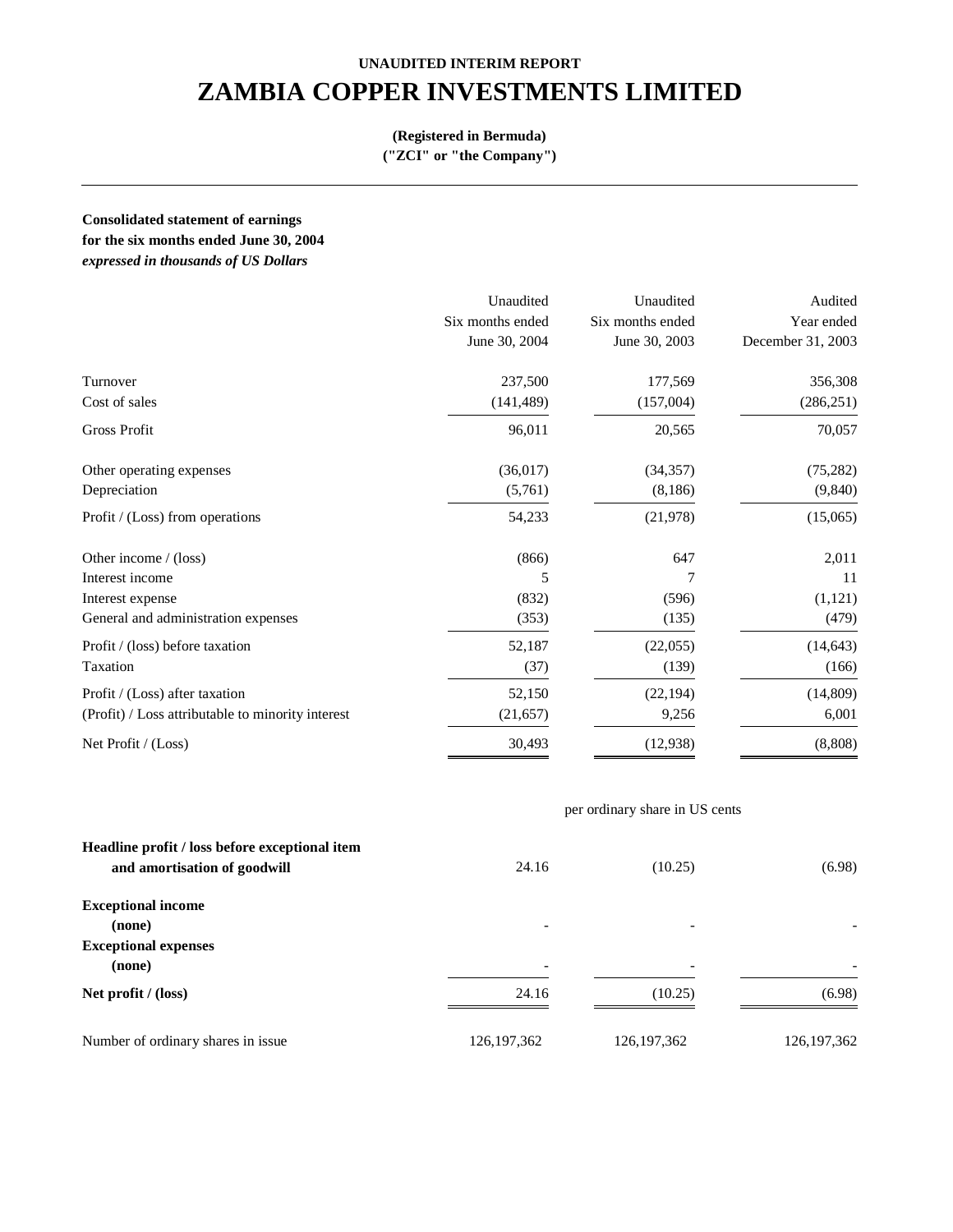## **Consolidated statement of financial position**

**as at June 30, 2004**

*expressed in thousands of US Dollars*

|                                                   | Unaudited                         | Unaudited                         | Audited                         |
|---------------------------------------------------|-----------------------------------|-----------------------------------|---------------------------------|
|                                                   | Six months ended<br>June 30, 2004 | Six months ended<br>June 30, 2003 | Year ended<br>December 31, 2003 |
|                                                   |                                   |                                   |                                 |
| <b>Fixed assets</b>                               |                                   |                                   |                                 |
| Tangible fixed assets                             | 142,894                           | 83,102                            | 116,011                         |
| Deferred Secondary Expenditure                    | 31,521                            | 28,029                            | 25,771                          |
|                                                   | 174,415                           | 111,131                           | 141,782                         |
| <b>Current assets</b>                             |                                   |                                   |                                 |
| <b>Stocks</b>                                     | 85,965                            | 75,891                            | 87,648                          |
| Accounts receivable                               | 51,424                            | 43,033                            | 46,924                          |
| Cash and short-term investments                   | 15,083                            | 17,803                            | 4,761                           |
|                                                   | 152,472                           | 136,727                           | 139,549                         |
| <b>Current liabilities</b>                        |                                   |                                   |                                 |
| Short term loans and bank overdrafts              | (9,158)                           | (13,805)                          | (25, 933)                       |
| Accounts payable and accrued liabilities          | (70, 613)                         | (42, 684)                         | (59, 778)                       |
|                                                   | (79, 771)                         | (56, 489)                         | (85,711)                        |
| Net current assets                                | 72,701                            | 80,238                            | 53,838                          |
| <b>Total assets less current liabilities</b>      | 247,116                           | 191,369                           | 195,620                         |
| Long term liabilities                             |                                   |                                   |                                 |
| Long term loans                                   | (35, 195)                         | (35,093)                          | (35, 142)                       |
| Provisions                                        | (86,953)                          | (90, 843)                         | (89, 429)                       |
| Minority interest                                 | (51, 991)                         | (27,079)                          | (29,079)                        |
| Net assets                                        | 72,977                            | 38,354                            | 41,970                          |
|                                                   |                                   |                                   |                                 |
| <b>Capital and reserves</b>                       |                                   |                                   |                                 |
| Capital                                           | 508,807                           | 508,807                           | 508,807                         |
| Revaluation reserves                              |                                   |                                   | 1,220                           |
| Hedging reserves<br>Accumulated deficit           | (435, 830)                        | (470, 453)                        | (1,734)<br>(466, 323)           |
|                                                   |                                   |                                   |                                 |
|                                                   | 72,977                            | 38,354                            | 41,970                          |
| Number of ordinary shares in issue                | 126, 197, 362                     | 126, 197, 362                     | 126, 197, 362                   |
| Net asset value (per ordinary share) in USD cents | 57.83                             | 30.39                             | 33.26                           |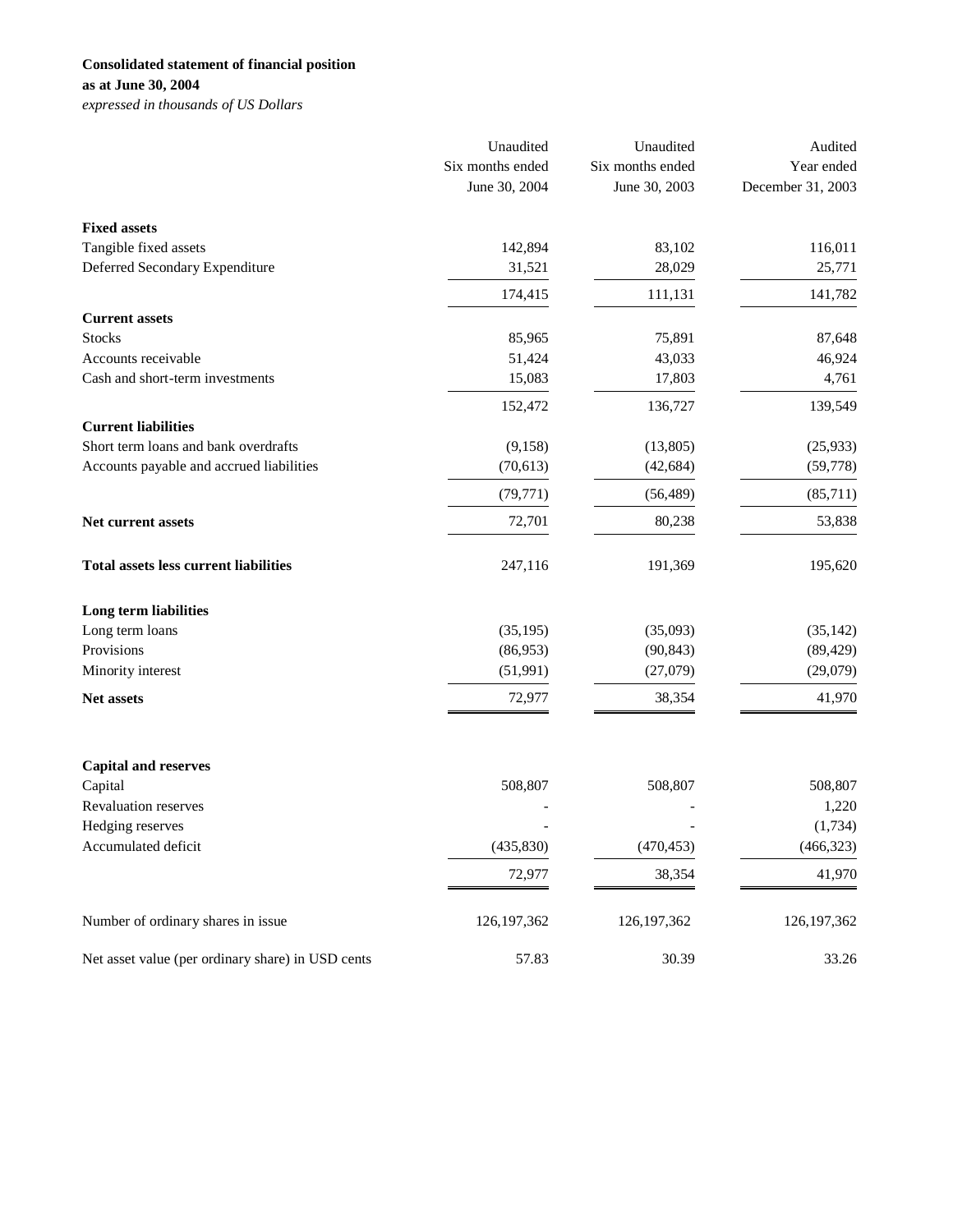## **Consolidated statement of changes to equity**

**for the six months ended June 30, 2004**

*expressed in thousands of US Dollars*

| Share<br>capital | surplus                  | deficit                  |         |                          | Total                                                                      |
|------------------|--------------------------|--------------------------|---------|--------------------------|----------------------------------------------------------------------------|
| 30,299           |                          | (457, 515)               |         |                          | 51,292                                                                     |
|                  |                          |                          |         | (2,989)                  | (2,989)                                                                    |
|                  |                          |                          |         | 1,255                    | 1,255                                                                      |
|                  |                          | $\overline{\phantom{a}}$ | 1,220   | $\overline{\phantom{a}}$ | 1,220                                                                      |
|                  |                          | (8,808)                  |         |                          | (8,808)                                                                    |
| 30,299           | 478,508                  | (466,323)                | 1,220   | (1,734)                  | 41,970                                                                     |
|                  |                          |                          |         | 2,989                    | 2,989                                                                      |
|                  |                          |                          |         | (1,255)                  | (1,255)                                                                    |
| $\qquad \qquad$  |                          |                          |         | $\overline{\phantom{a}}$ | (1,220)                                                                    |
|                  | $\overline{\phantom{a}}$ | 30,493                   |         |                          | 30,493                                                                     |
| 30,299           | 478,508                  | (435, 830)               |         |                          | 72,977                                                                     |
|                  |                          |                          | 478,508 |                          | Contributed Accumulated Revaluation Hedging<br>reserve reserves<br>(1,220) |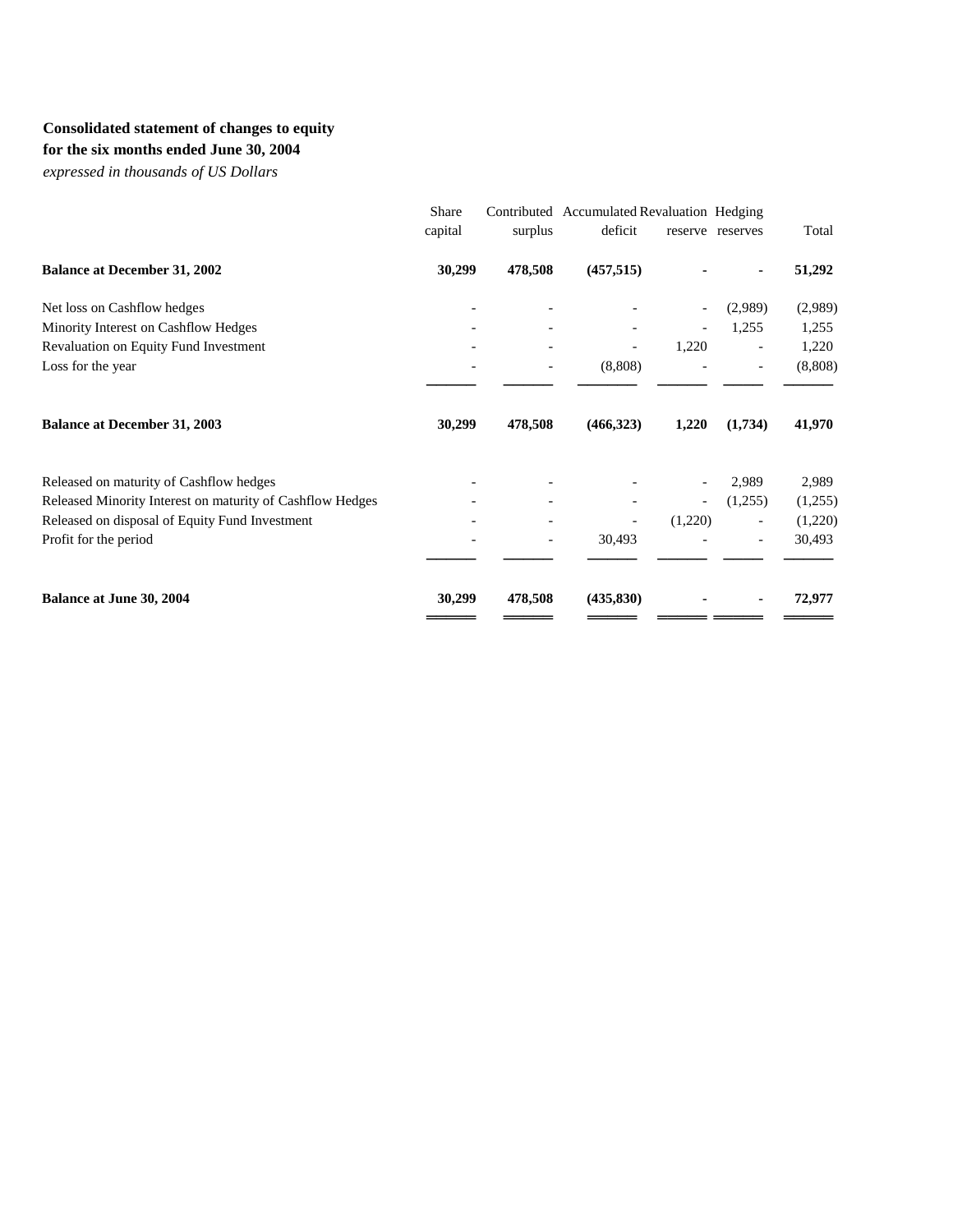### **Consolidated statement of cash flow for the six months ended June 30, 2004** *expressed in thousands of US Dollars*

|                                                 | Unaudited<br>Six months ended<br>June 30, 2004 | Unaudited<br>Six months ended<br>June 30, 2003 | Audited<br>Year ended<br>December 31, 2003 |
|-------------------------------------------------|------------------------------------------------|------------------------------------------------|--------------------------------------------|
|                                                 |                                                |                                                |                                            |
| Cash flow from operating activities             |                                                |                                                |                                            |
| Cash received from customers                    | 234,935                                        | 180,188                                        | 355,792                                    |
| Cash paid to suppliers and employees            | (181, 583)                                     | (188, 358)                                     | (355, 253)                                 |
| Cash generated / (utilized) by operations       | 53,352                                         | (8,170)                                        | 539                                        |
| Interest received                               | 5                                              | 7                                              |                                            |
| Interest paid                                   | (780)                                          | (692)                                          | (1,150)                                    |
| Income tax paid                                 | (41)                                           | (170)                                          | (256)                                      |
| Net cash generated / (utilized) by operating    |                                                |                                                |                                            |
| activities                                      | 52,536                                         | (9,025)                                        | (867)                                      |
| <b>Cash flow from investing activities</b>      |                                                |                                                |                                            |
| Proceeds from disposal of tangible fixed assets |                                                | 3                                              | 11                                         |
| Proceeds from sale of short term investment     | 981                                            |                                                |                                            |
| Capital expenditure                             | (32, 644)                                      | (20, 282)                                      | (54, 838)                                  |
| Cash absorbed by investing activities           | (31, 663)                                      | (20, 279)                                      | (54, 827)                                  |
| <b>Cash flow from financing activities</b>      |                                                |                                                |                                            |
| Lease financing received                        | 7,775                                          |                                                |                                            |
| Lease financing repaid                          | (331)                                          |                                                |                                            |
| Cash generated by financing activities          | 7,444                                          |                                                |                                            |
| Net increase / (decrease) in cash               | 28,317                                         | (29, 304)                                      | (55, 694)                                  |
| Net cash / (debt) at the beginning of the year  | (22, 392)                                      | 33,302                                         | 33,302                                     |
| Net cash / (debt) at the end of the year        | 5,925                                          | 3,998                                          | (22, 392)                                  |
| Cash deposits and cash at bank                  | 15,083                                         | 17,803                                         | 3,541                                      |
| Short term loans and bank overdraft - unsecured | (9, 158)                                       | (13, 805)                                      | (25, 933)                                  |
| Net cash / (debt) at the end of the year        | 5,925                                          | 3,998                                          | (22, 392)                                  |

The financial statements were prepared in accordance with International Financial Reporting Standards and in terms of the same accounting policies applied during the previous financial period.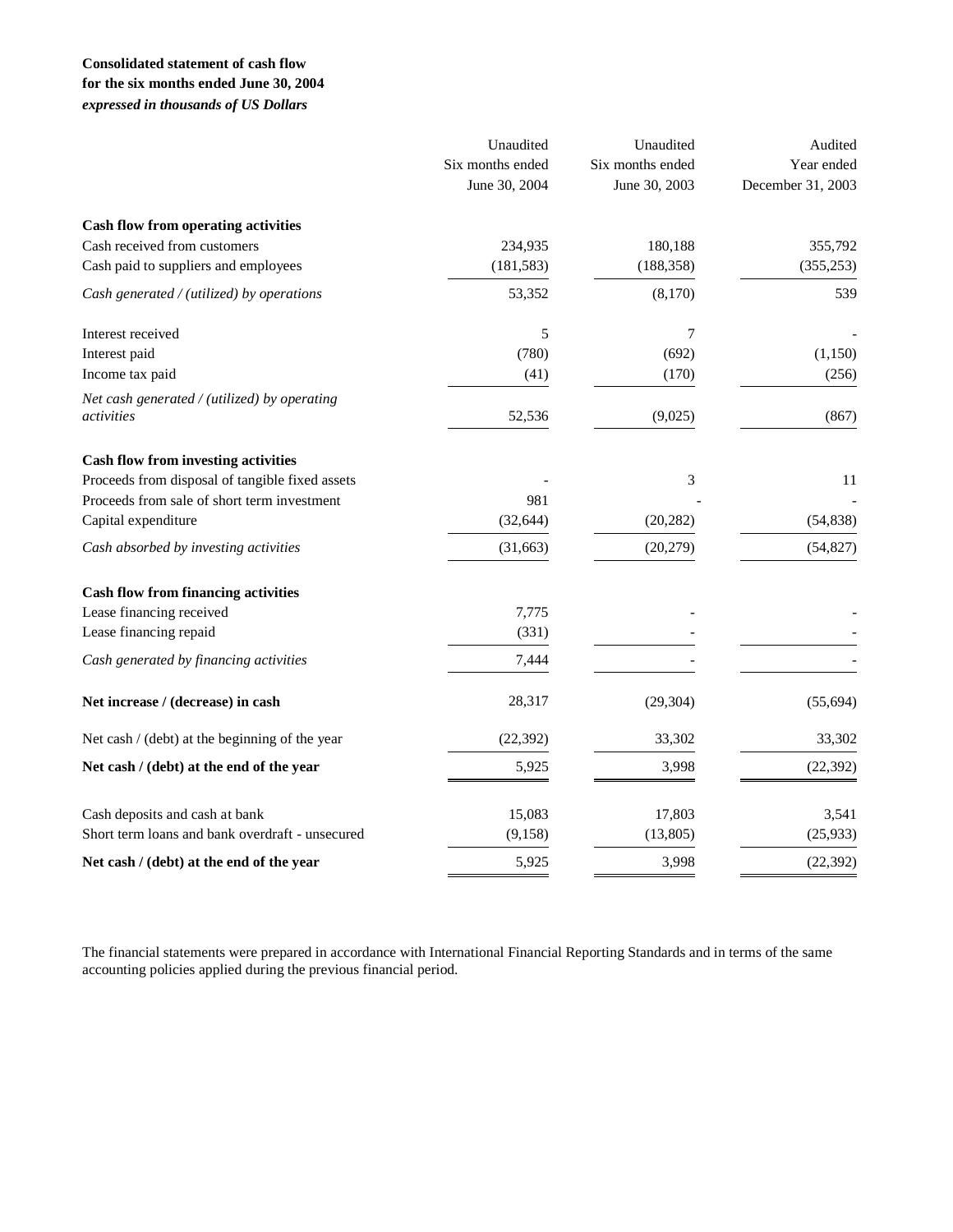#### **CHAIRMAN'S STATEMENT**

As you will be aware, your Board together with the Board of KCM and KCM's other shareholders, namely the Government of the Republic of Zambia (GRZ) and ZCCM Investments Holdings plc (ZCCM-IH), have been actively involved in the search for a strategic equity partner for our subsidiary, Konkola Copper Mines ("KCM"). The purpose of this was to introduce a partner capable of providing strong technical assistance and financial support to ensure KCM's long-term future. After extensive and careful negotiations, I am pleased to tell you that agreement has been reached on the terms of the proposed partnership with Vedanta Resources plc.

The transaction is subject to the approval of the shareholders of ZCI at a general meeting of the Company, which will be convened for this purpose. A circular informing shareholders of the details of the terms and the actions required to be taken, will accompany the notice of general meeting which will be circulated in due course.

Under the terms of the agreement Vedanta would subscribe for new KCM shares and obtain a 51% interest in KCM. In return, Vedanta would inject US\$25 million into KCM, pay ZCI US\$23.2 million as deferred consideration payable over four years and be obliged, should the free cash flow of KCM be negative at any time during a period of nine years after completion of the transaction, to fund any cash shortfalls up to a cumulative amount of US\$220 million. As a result of the subscription, ZCI's stake in KCM would be reduced from 58% to 28.4% and ZCCM Investments Holdings plc's stake in KCM would be reduced from 48% to 20.6%.

The proposed subscription for new shares in KCM by Vedanta would considerably strengthen the balance sheet of KCM and the payment of US\$23.2 million directly to ZCI would significantly improve ZCI's financial position.

By retaining a 28.4% stake, ZCI shareholders would benefit from the added value that Vedanta would bring. Vedanta has previously demonstrated its ability to turn round under-performing assets. The remaining stake is subject to a call option agreement, which may be exercised by